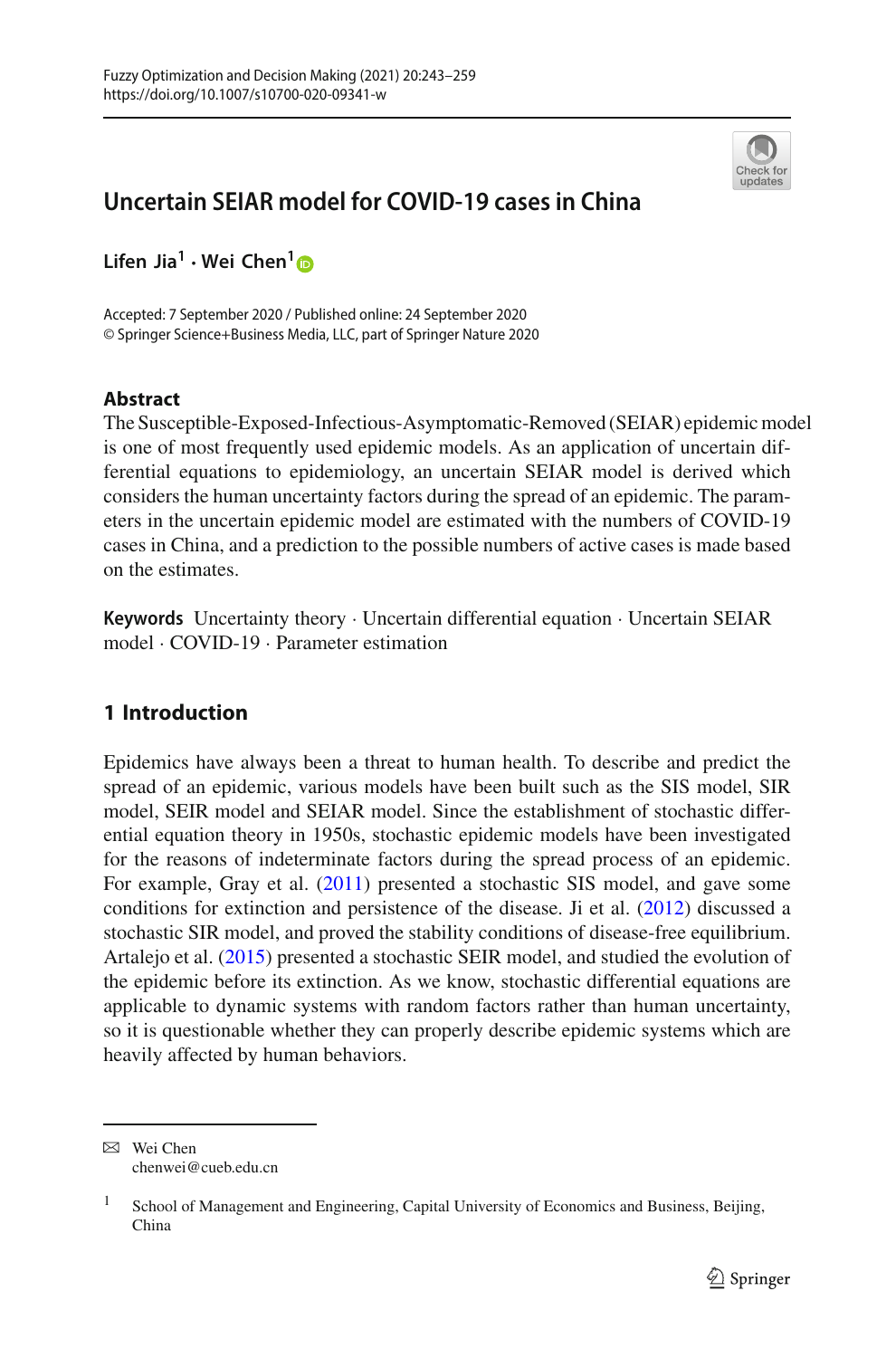As a branch of mathematics for modelling human uncertainty, the uncertainty theory was founded by Li[u](#page-16-0) [\(2007\)](#page-16-0) and perfected by Li[u](#page-16-1) [\(2009](#page-16-1)). Within the framework of uncertainty theory, the concept of uncertain differential equation was proposed by Li[u](#page-16-2) [\(2008\)](#page-16-2) to describe dynamic systems with human uncertainty. Chen and Li[u](#page-15-3) [\(2010\)](#page-15-3) gave a sufficient condition for an uncertain differential equation to have a unique solution, and Yao et al[.](#page-16-3) [\(2013\)](#page-16-3) proved some stability theorems about uncertain differential equations. The structure of the solution of an uncertain differential equation was found by Yao and Che[n](#page-16-4) [\(2013\)](#page-16-4), based on which various numerical methods have been designed to solve uncertain differential equations, such as Yang and Ralesc[u](#page-16-5) [\(2015\)](#page-16-5), Ga[o](#page-15-4) [\(2016\)](#page-15-4), and Zhang et al[.](#page-16-6) [\(2017\)](#page-16-6). In order to estimate the parameters in uncertain differential equations based on observed data, Yao and Li[u](#page-16-7) [\(2020\)](#page-16-7) presented the method of moments, which was extended to the generalized method of moments by Li[u](#page-16-8) [\(2020](#page-16-8)). In addition, the least squares estimation and the maximum likelihood estimation for uncertain differential equations were presented by Sheng et al[.](#page-16-9) [\(2020\)](#page-16-9) and Liu and Li[u](#page-16-10) [\(2020](#page-16-10)), respectively.

As an application of uncertain differential equations to finance, uncertain finance theory was extended during the past years. For example, Li[u](#page-16-1) [\(2009](#page-16-1)) assumed the price of a stock follows a lognormal uncertainty distribution, and derived the European option pricing formulas. Chen and Ga[o](#page-15-5) [\(2013\)](#page-15-5) described the short-term interest rate with uncertain differential equations, and investigated the pricing problems of zerocoupon bonds. Uncertain differential equations have also been applied to optimal control (Zh[u](#page-16-11) [2010\)](#page-16-11), game theory (Yang and Ga[o](#page-16-12) [2015\)](#page-16-12), population growth model (Sheng et al[.](#page-16-13) [2017](#page-16-13)) and pharmacokinetics model (Liu and Yan[g](#page-16-14) [2020\)](#page-16-14), etc.

The investigation of uncertain epidemic models was initialized by Li et al[.](#page-15-6) [\(2017](#page-15-6)), where an uncertain SIS model was constructed and the disease-free equilibrium was discussed. After that, the uncertain SIS model was generalized to the cases with standard incidence and demography (Fang et al[.](#page-15-7) [2018](#page-15-7)) and with nonlinear incidence and demography (Li and Ten[g](#page-16-15) [2019](#page-16-15)). However, applications of these SIS models are limited because the groups of exposed individuals and recovered individuals with potential immunity are not taken into consideration in these models. In this paper, we aim to build a more general epidemic model by means of uncertain differential equations that is called uncertain SEIAR model. Groups of susceptible individuals, exposed individuals, symptomatically infected individuals, asymptomatically infected individuals, and removed individuals are all considered in such a model, and its application to the COVID-19 cases in China is also provided. The rest of this paper is organized as follows. Section [2](#page-2-0) introduces some basic concepts related to uncertain differential equations. Section [3](#page-3-0) derives the uncertain SEIAR model, and gives the uncertain SEIR model and the uncertain SIR model as degenerated forms of uncertain SEIAR model. Section [4](#page-9-0) estimates the parameters in the uncertain epidemic model by using the numbers of COVID-19 cases in China, and Sect. [5](#page-13-0) predicts the possible numbers of COVID-19 active cases in China by means of the uncertain epidemic model with those estimated parameters. Finally, some conclusion are made in Sect. [6.](#page-15-8)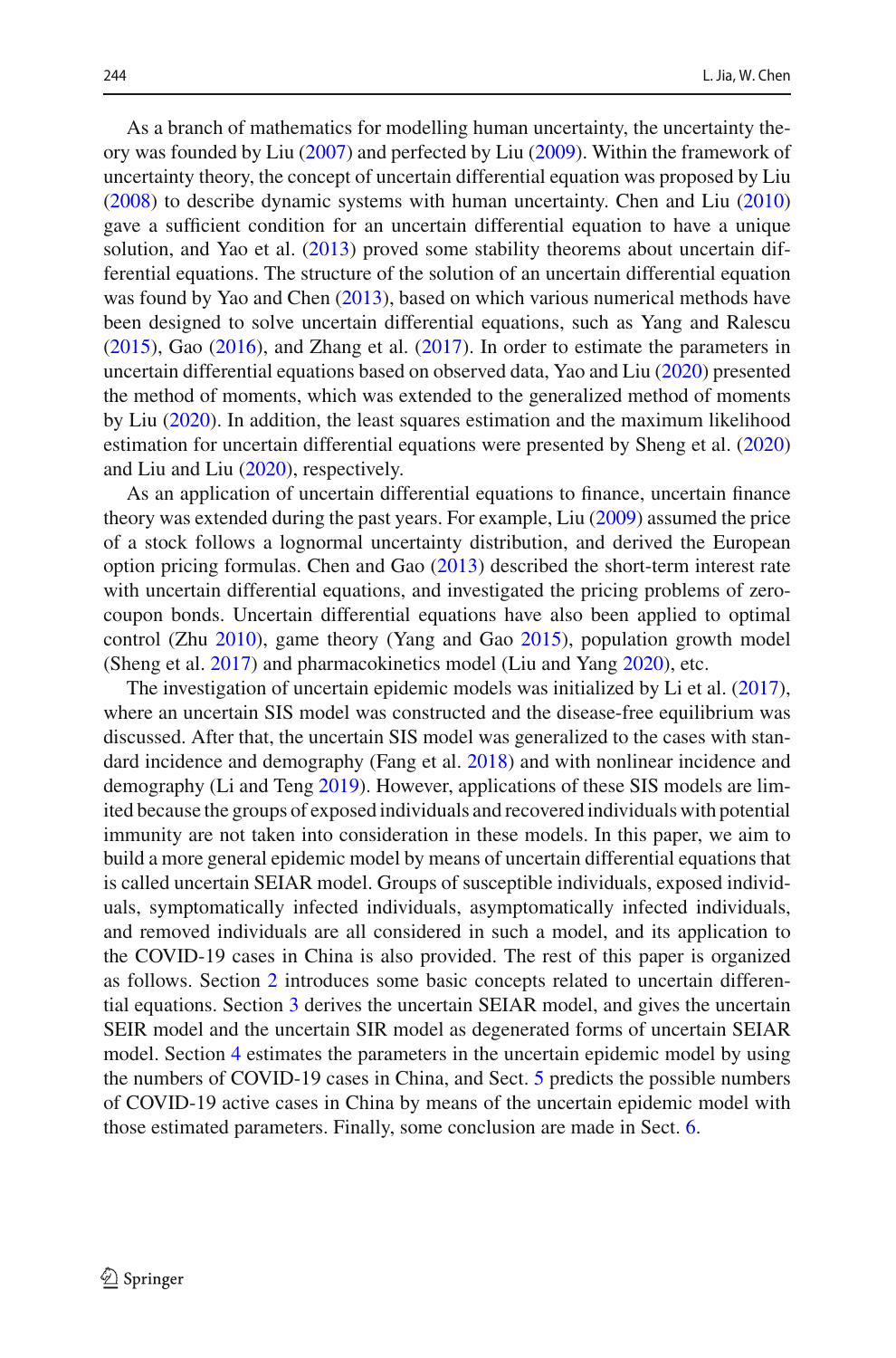#### <span id="page-2-0"></span>**2 Preliminary**

The uncertain measure M is a set function from a measurable space  $(\Gamma, \mathcal{L})$  to the interval [0, 1] which satisfies the normality, duality, subadditivity and product axioms. An uncertain variable  $\xi$  is a measurable function from the uncertainty space  $(\Gamma, \mathcal{L}, \mathcal{M})$ to the set of real numbers.

**Definition 1** (Li[u](#page-16-0) [2007\)](#page-16-0) The uncertainty distribution  $\Phi$  of an uncertain variable  $\xi$  is defined by

$$
\Phi(x) = \mathcal{M}\{\xi \le x\}
$$

for any real number *x*.

An uncertain variable  $\xi$  is called normal if it has an uncertainty distribution

$$
\Phi(x) = \left(1 + \exp\left(\frac{\pi(e-x)}{\sqrt{3}\sigma}\right)\right)^{-1}, \quad x \in \mathfrak{R}
$$

denoted by  $\mathcal{N}(e, \sigma)$ . A normal uncertainty distribution is called standard if  $e = 0$  and  $\sigma = 1$ .

**Definition 2** (Li[u](#page-16-0) [2007\)](#page-16-0) Let  $\xi$  be an uncertain variable, and let k be a positive integer. Then the *k*-th moment of  $\xi$  is

$$
E[\xi^{k}] = \int_{0}^{+\infty} \mathcal{M}\left\{\xi^{k} \geq x\right\} dx - \int_{-\infty}^{0} \mathcal{M}\left\{\xi^{k} \leq x\right\} dx
$$

provided that at least one of the two integrals is finite.

The first and second moments of a standard normal uncertain variable  $\mathcal{N}(0, 1)$  are 0 and 1, respectively.

**Definition 3** (Li[u](#page-16-1) [2009](#page-16-1)) An uncertain process  $C_t$  is said to be a Liu process if

- (i)  $C_0 = 0$  and almost all sample paths are Lipschitz continuous;
- (ii)  $C_t$  has stationary and independent increments;

(iii) every increment  $C_{s+t} - C_s$  is a normal uncertain variable  $\mathcal{N}(0, t)$ .

**Definition 4** (Li[u](#page-16-1) [2009](#page-16-1)) Let  $X_t$  be an uncertain process, and let  $C_t$  be a Liu process. For any partition of closed interval [a, b] with  $a = t_1 < t_2 < \cdots < t_{k+1} = b$ , the mesh is written as

$$
\Delta = \max_{1 \le i \le k} |t_{i+1} - t_i|.
$$

Then Liu integral of  $X_t$  with respect to  $C_t$  is defined as

$$
\int_{a}^{b} X_{t} dC_{t} = \lim_{\Delta \to 0} \sum_{i=1}^{k} X_{t_{i}} \cdot (C_{t_{i+1}} - C_{t_{i}})
$$

 $\mathcal{D}$  Springer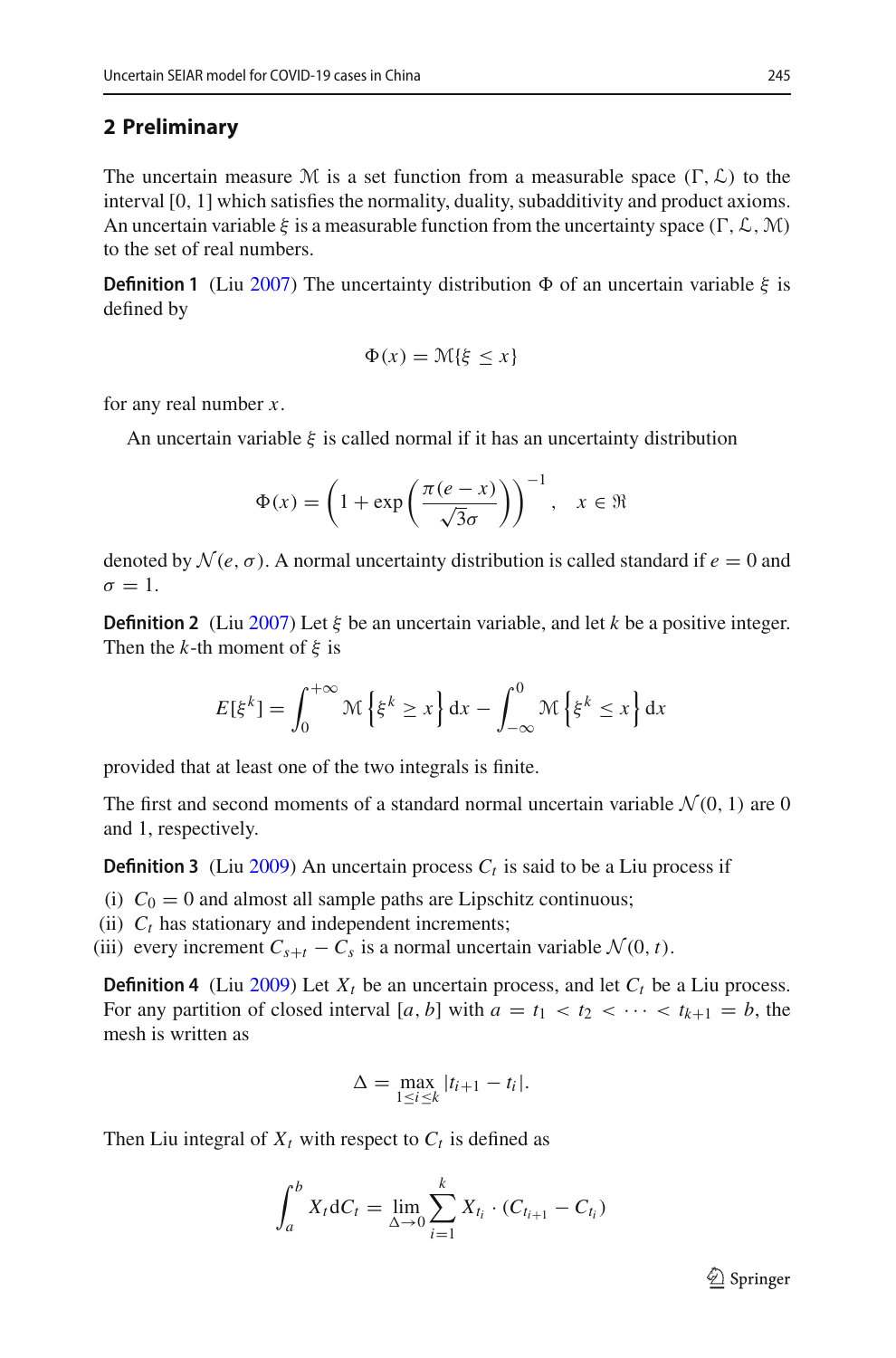provided that the limit exists almost surely and is finite.

**Definition 5** (Li[u](#page-16-2) [2008](#page-16-2)) Suppose that  $C_t$  is a Liu process, and f and g are two measurable functions. Then

<span id="page-3-1"></span>
$$
dX_t = f(t, X_t)dt + g(t, X_t)dC_t
$$
\n(1)

is called an uncertain differential equation.

The integral form of the uncertain differential equation [\(1\)](#page-3-1) is

$$
X_t = X_0 + \int_0^t f(s, X_s) ds + \int_0^t g(s, X_s) dC_s.
$$

## <span id="page-3-0"></span>**3 Uncertain SEIAR model**

In an SEIAR model, the population is divided into 5 groups, namely, susceptible individuals, exposed individuals, symptomatically infected individuals, asymptomatically infected individuals, and removed individuals (recovered or dead). Susceptible individuals will become exposed individuals after contact with symptomatically infected individuals or asymptomatically infected individuals; Exposed individuals will possibly become symptomatically infected individuals or asymptomatically infected individuals; Symptomatically infected individuals and asymptomatically infected individuals will be removed in some proportions; Removed individuals will not become susceptible individuals again. For simplicity, the numbers of individuals in these 5 groups at the time *t* are denoted by  $S_t$ ,  $E_t$ ,  $I_t$ ,  $A_t$  and  $R_t$  in the uncertain SEIAR model, respectively.

#### <span id="page-3-2"></span>**3.1 Equation of susceptible individuals**

Let  $\beta_{1t}$  denote the contact rate between a susceptible individual and a symptomatically infected individual, and  $\beta_{2t}$  denote the contact rate between a susceptible individual and an asymptomatically infected individual. Considering the human uncertainty during the contact process, we assume

$$
\beta_{1t} = \beta_I + \sigma_1 \cdot \text{``Noise''}
$$

where  $\beta_I$  is a nonnegative number, and "Noise" is a normal uncertain variable  $\mathcal{N}(0, 1)$ . Representing the "Noise" by

$$
\frac{C_{1,t+\Delta t}-C_{1t}}{\Delta t}
$$

where  $C_{1t}$  is a Liu process, we further have

$$
\beta_{1t} = \beta_I + \sigma_1 \frac{C_{1,t+\Delta t} - C_{1t}}{\Delta t}.
$$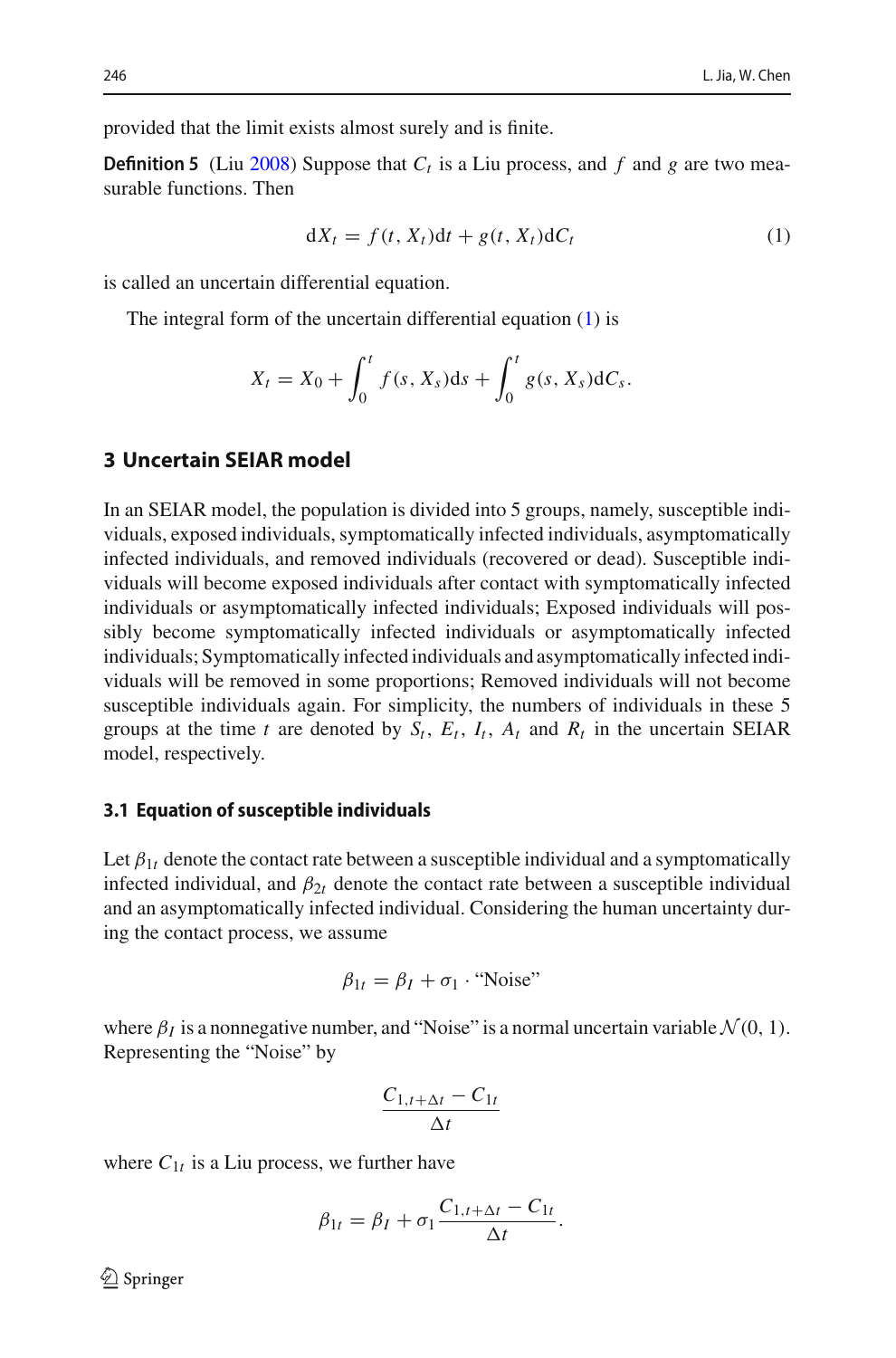Similarly, the contact rate  $\beta_{2t}$  can be represented as

$$
\beta_{2t} = \beta_A + \sigma_2 \frac{C_{2,t+\Delta t} - C_{2t}}{\Delta t}
$$

where  $C_{2t}$  is a Liu process, and  $\beta_A$  and  $\sigma_2$  are two nonnegative numbers. Then the increment of the number of susceptible individuals during an infinitesimal time interval  $[t, t + \Delta t]$  is

$$
S_{t+\Delta t} - S_t = -(\beta_{1t} S_t I_t \Delta t + \beta_{2t} S_t A_t \Delta t)
$$
  
= -(\beta\_I S\_t I\_t + \beta\_A S\_t A\_t) \Delta t - \sigma\_1 S\_t I\_t (C\_{1,t+\Delta t} - C\_{1t})  
- \sigma\_2 S\_t A\_t (C\_{2,t+\Delta t} - C\_{2t}).

For a time interval [0, *t*] with a partition  $0 = t_0 < t_1 < t_2 < \cdots < t_n = t$ , the increment of the number of susceptible individuals during such an interval is

$$
S_t - S_0 = \sum_{i=0}^{n-1} (S_{t_{i+1}} - S_{t_i})
$$
  
=  $-\sum_{i=0}^{n-1} (\beta_I S_{t_i} I_{t_i} + \beta_A S_{t_i} A_{t_i}) (t_{i+1} - t_i) - \sum_{i=0}^{n-1} \sigma_1 S_{t_i} I_{t_i} (C_{1t_{i+1}} - C_{1t_i})$   
 $- \sum_{i=0}^{n-1} \sigma_2 S_{t_i} A_{t_i} (C_{2t_{i+1}} - C_{2t_i})$   
 $\rightarrow - \int_0^t (\beta_I S_{\tau} I_{\tau} + \beta_A S_{\tau} A_{\tau}) d\tau - \sigma_1 \int_0^t S_{\tau} I_{\tau} dC_{1\tau} - \sigma_2 \int_0^t S_{\tau} A_{\tau} dC_{2\tau}$ 

as

$$
\max_{0 \le i \le n-1} |t_{i+1} - t_i| \to 0.
$$

The above integral equation can be rewritten as an uncertain differential equation

$$
dS_t = -(\beta_I S_t I_t + \beta_A S_t A_t)dt - \sigma_1 S_t I_t dC_{1t}
$$
  
-
$$
-\sigma_2 S_t A_t dC_{2t}.
$$
 (2)

#### <span id="page-4-0"></span>**3.2 Equation of exposed individuals**

Let  $v_{1t}$  denote the rate that exposed individuals become symptomatically infected individuals, and  $v_{2t}$  denote the rate that exposed individuals become asymptomatically infected individuals. Similar to the assumptions about the contact rates in Sect. [3.1,](#page-3-2) we assume that

$$
v_{1t} = v_I + \sigma_3 \frac{C_{3,t+\Delta t} - C_{3t}}{\Delta t}
$$

<sup>2</sup> Springer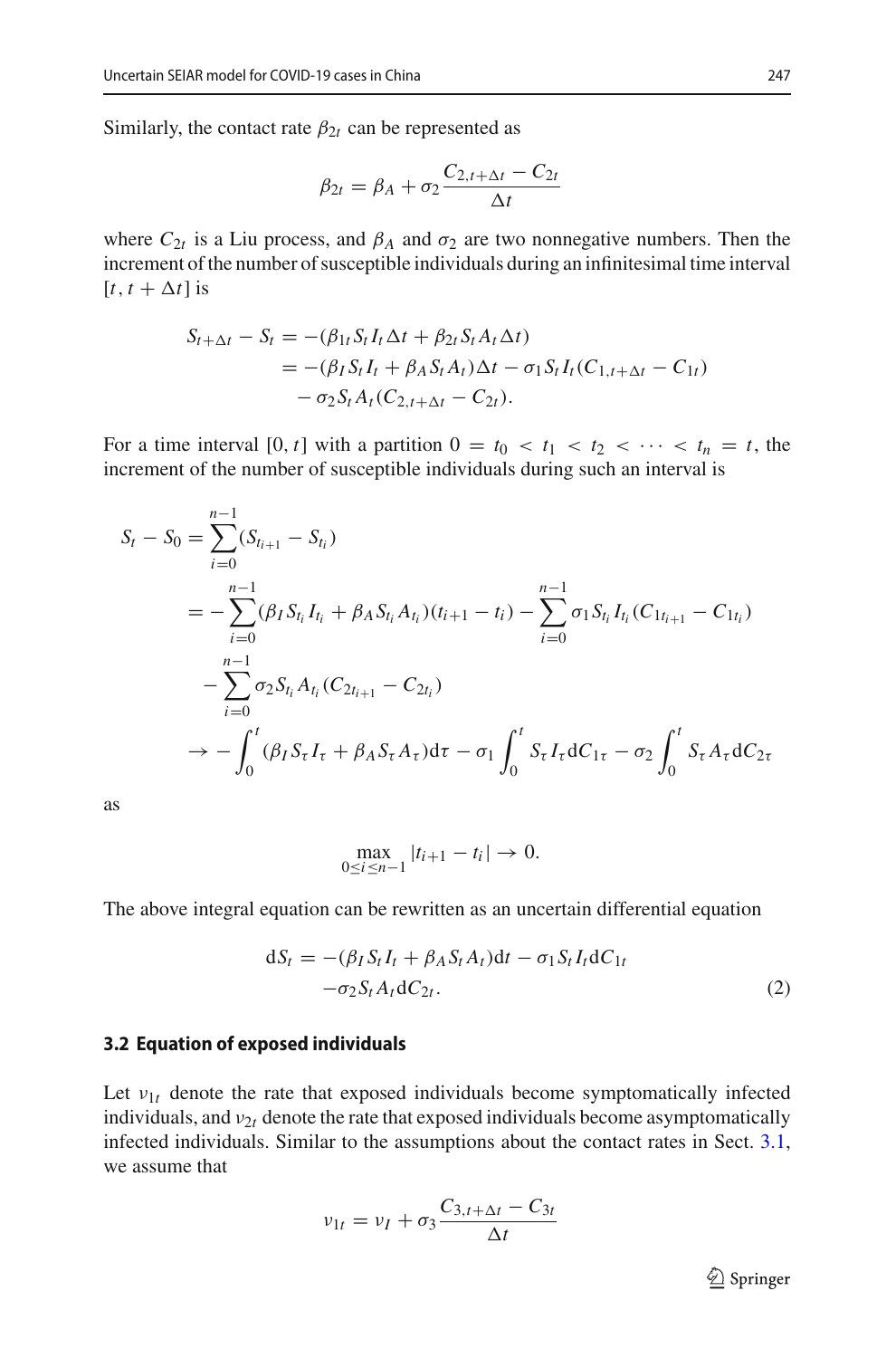and

$$
v_{2t} = v_A + \sigma_4 \frac{C_{4,t+\Delta t} - C_{4t}}{\Delta t}
$$

where  $C_{3t}$  and  $C_{4t}$  are two Liu processes, and  $v_I$ ,  $v_A$ ,  $\sigma_3$  and  $\sigma_4$  are some nonnegative numbers. Then the increment of the number of exposed individuals during an infinitesimal time interval  $[t, t + \Delta t]$  is

$$
E_{t+\Delta t} - E_t = (S_t - S_{t+\Delta t}) - (\nu_{1t} + \nu_{2t})E_t \Delta t
$$
  
=  $(S_t - S_{t+\Delta t}) - (\nu_I + \nu_A)E_t \Delta t - \sigma_3 E_t (C_{3,t+\Delta t} - C_{3t})$   
 $- \sigma_4 E_t (C_{4,t+\Delta t} - C_{4t}).$ 

For a time interval  $[0, t]$  with a partition  $0 = t_0 < t_1 < t_2 < \cdots < t_n = t$ , the increment of the number of exposed individuals during such an interval is

$$
E_{t} - E_{0} = \sum_{i=0}^{n-1} (E_{t_{i+1}} - E_{t_{i}})
$$
  
\n
$$
= S_{0} - S_{t} - \sum_{i=0}^{n-1} (\nu_{I} + \nu_{A}) E_{t_{i}} (t_{i+1} - t_{i}) - \sum_{i=0}^{n-1} \sigma_{3} E_{t_{i}} (C_{3t_{i+1}} - C_{3t_{i}})
$$
  
\n
$$
- \sum_{i=0}^{n-1} \sigma_{4} E_{t_{i}} (C_{4t_{i+1}} - C_{4t_{i}})
$$
  
\n
$$
\rightarrow \int_{0}^{t} (\beta_{I} S_{\tau} I_{\tau} + \beta_{A} S_{\tau} A_{\tau}) d\tau + \sigma_{1} \int_{0}^{t} S_{\tau} I_{\tau} dC_{1\tau} + \sigma_{2} \int_{0}^{t} S_{\tau} A_{\tau} dC_{2\tau}
$$
  
\n
$$
- (\nu_{I} + \nu_{A}) \int_{0}^{t} E_{\tau} d\tau - \sigma_{3} \int_{0}^{t} E_{\tau} dC_{3\tau} - \sigma_{4} \int_{0}^{t} E_{\tau} dC_{4\tau}
$$

as

$$
\max_{0 \le i \le n-1} |t_{i+1} - t_i| \to 0.
$$

The above integral equation can be rewritten as an uncertain differential equation

$$
dE_t = (\beta_I S_t I_t + \beta_A S_t A_t - v_I E_t - v_A E_t) dt + \sigma_1 S_t I_t dC_{1t} + \sigma_2 S_t A_t dC_{2t}
$$
  

$$
-\sigma_3 E_t dC_{3t} - \sigma_4 E_t dC_{4t}.
$$
 (3)

#### <span id="page-5-0"></span>**3.3 Equation of symptomatically infected individuals**

Let  $v_{1t}$  denote the rate that exposed individuals become symptomatically infected individuals, and  $\mu_{1t}$  denote the removed (recovered or dead) rate of symptomatically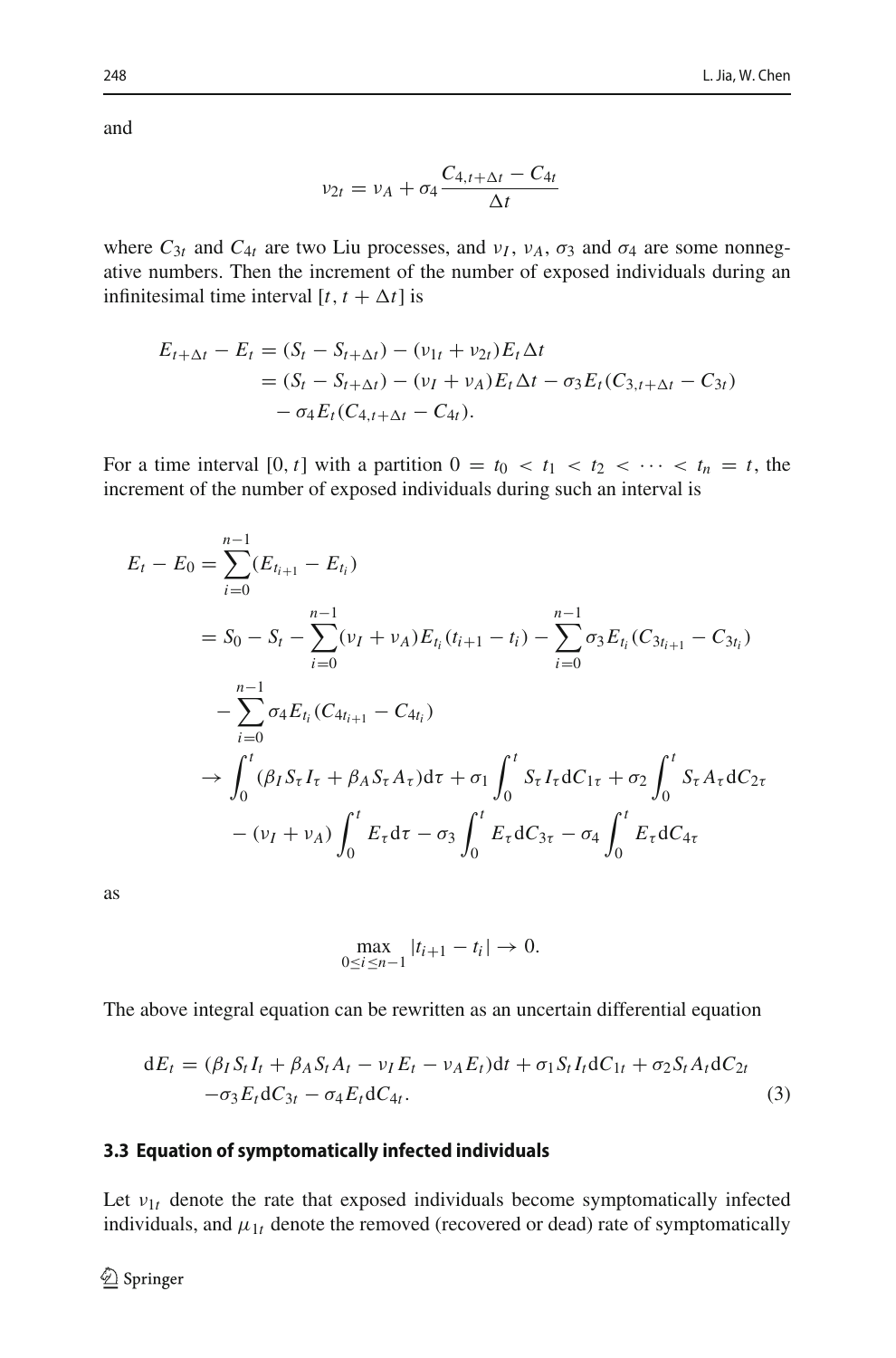infected individuals. As the assumption in Sect. [3.2,](#page-4-0) we have

$$
v_{1t}=v_I+\sigma_3\frac{C_{3,t+\Delta t}-C_{3t}}{\Delta t}.
$$

Similarly, we assume that

$$
\mu_{1t} = \mu_I + \sigma_5 \frac{C_{5,t+\Delta t} - C_{5t}}{\Delta t}
$$

where  $C_{5t}$  is a Liu process, and  $\mu_l$  and  $\sigma_5$  are two nonnegative numbers. Then the increment of the number of symptomatically infected individuals during an infinitesimal time interval  $[t, t + \Delta t]$  is

$$
I_{t+\Delta t} - I_t = v_{1t} E_t \Delta t - \mu_{1t} I_t \Delta t
$$
  
=  $(v_I E_t - \mu_I I_t) \Delta t + \sigma_3 E_t (C_{3,t+\Delta t} - C_{3t}) - \sigma_5 I_t (C_{5,t+\Delta t} - C_{5t}).$ 

For a time interval [0, *t*] with a partition  $0 = t_0 < t_1 < t_2 < \cdots < t_n = t$ , the increment of the number of symptomatically infected individuals during such an interval is

$$
I_{t} - I_{0} = \sum_{i=0}^{n-1} (I_{i_{i+1}} - I_{i_{i}})
$$
  
= 
$$
\sum_{i=0}^{n-1} (\nu_{I} E_{t_{i}} - \mu_{I} I_{t_{i}}) (t_{i+1} - t_{i}) + \sum_{i=0}^{n-1} \sigma_{3} E_{t_{i}} (C_{3t_{i+1}} - C_{3t_{i}})
$$
  
- 
$$
\sum_{i=0}^{n-1} \sigma_{5} I_{t_{i}} (C_{5t_{i+1}} - C_{5t_{i}})
$$
  

$$
\rightarrow \int_{0}^{t} (\nu_{I} E_{\tau} - \mu_{I} I_{\tau}) d\tau + \sigma_{3} \int_{0}^{t} E_{\tau} dC_{3\tau} - \sigma_{5} \int_{0}^{t} I_{\tau} dC_{5\tau}
$$

as

$$
\max_{0 \le i \le n-1} |t_{i+1} - t_i| \to 0.
$$

The above integral equation can be rewritten as an uncertain differential equation

$$
dI_t = (\nu_I E_t - \mu_I I_t)dt + \sigma_3 E_t dC_{3t} - \sigma_5 I_t dC_{5t}.
$$
\n(4)

#### <span id="page-6-0"></span>**3.4 Equation of asymptomatically infected individuals**

Let  $v_{2t}$  denote the rate that exposed individuals become asymptomatically infected individuals, and  $\mu_{2t}$  denote the removed (recovered or dead) rate of asymptomatically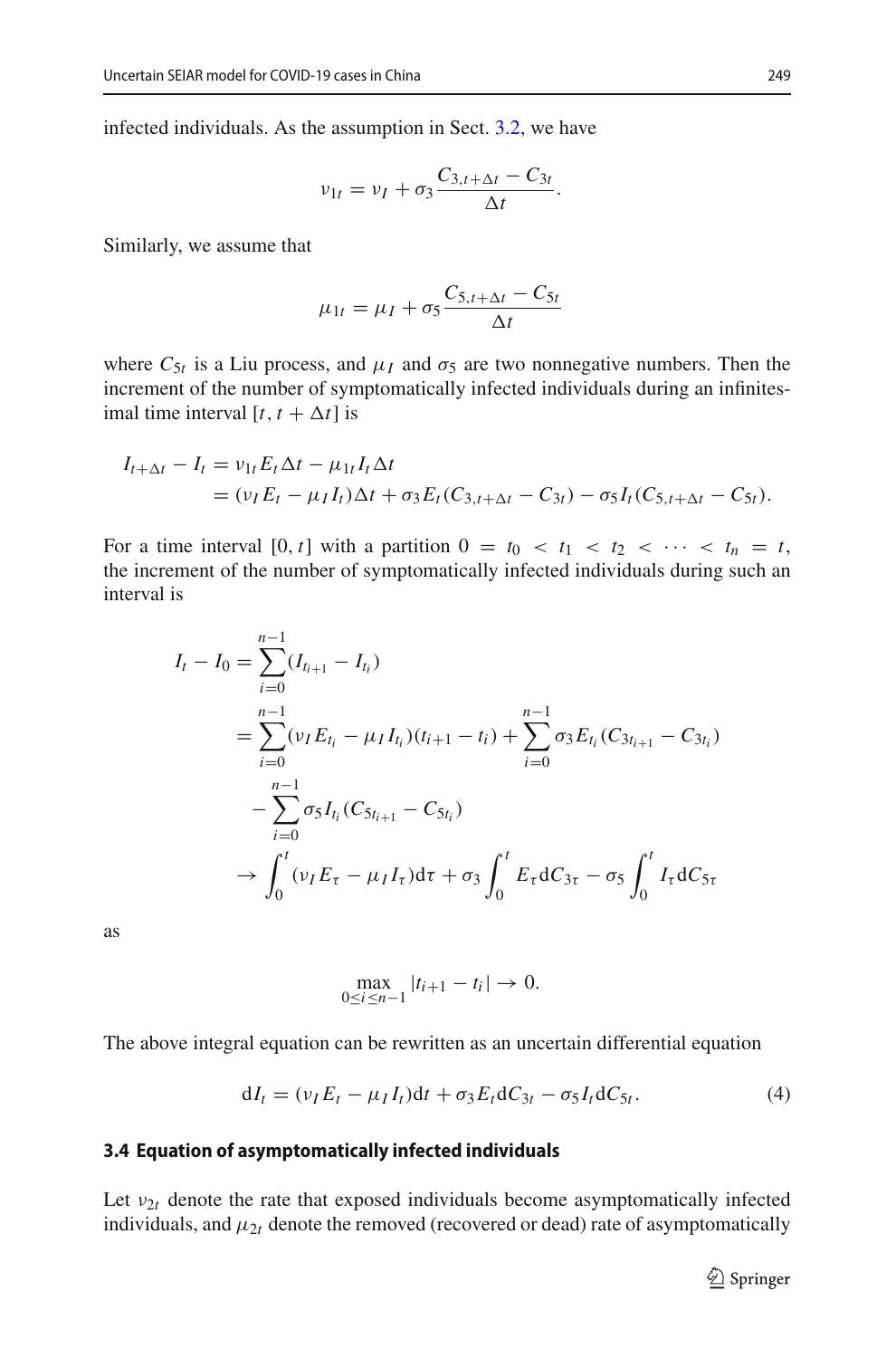infected individuals. As the assumption in Sect. [3.2,](#page-4-0) we have

$$
\nu_{2t} = \nu_A + \sigma_4 \frac{C_{4,t+\Delta t} - C_{4t}}{\Delta t}.
$$

Similarly, we assume that

$$
\mu_{2t} = \mu_A + \sigma_6 \frac{C_{6,t+\Delta t} - C_{6t}}{\Delta t}
$$

where  $C_{6t}$  is a Liu process, and  $\mu_A$  and  $\sigma_6$  are two nonnegative numbers. Then the increment of the number of asymptomatically infected individuals during an infinitesimal time interval  $[t, t + \Delta t]$  is

$$
A_{t+\Delta t} - A_t = v_{2t} E_t \Delta t - \mu_{2t} A_t \Delta t
$$
  
=  $(v_A E_t - \mu_A A_t) \Delta t + \sigma_4 E_t (C_{4,t+\Delta t} - C_{4t}) - \sigma_6 A_t (C_{6,t+\Delta t} - C_{6t}).$ 

For a time interval [0, *t*] with a partition  $0 = t_0 < t_1 < t_2 < \cdots < t_n = t$ , the increment of the number of asymptomatically infected individuals during such an interval is

$$
A_{t} - A_{0} = \sum_{i=0}^{n-1} (A_{i_{i+1}} - A_{t_{i}})
$$
  
= 
$$
\sum_{i=0}^{n-1} (\nu_{A} E_{t_{i}} - \mu_{A} A_{t_{i}}) (t_{i+1} - t_{i}) + \sum_{i=0}^{n-1} \sigma_{4} E_{t_{i}} (C_{4t_{i+1}} - C_{4t_{i}})
$$
  
- 
$$
\sum_{i=0}^{n-1} \sigma_{6} A_{t_{i}} (C_{6t_{i+1}} - C_{6t_{i}})
$$
  

$$
\rightarrow \int_{0}^{t} (\nu_{A} E_{\tau} - \mu_{A} A_{\tau}) d\tau + \sigma_{4} \int_{0}^{t} E_{\tau} dC_{4\tau} - \sigma_{6} \int_{0}^{t} A_{\tau} dC_{6\tau}
$$

as

$$
\max_{0 \le i \le n-1} |t_{i+1} - t_i| \to 0.
$$

The above integral equation can be rewritten as an uncertain differential equation

$$
dA_t = (\nu_A E_t - \mu_A A_t)dt + \sigma_4 E_t dC_{4t} - \sigma_6 A_t dC_{6t}.
$$
\n<sup>(5)</sup>

#### <span id="page-7-0"></span>**3.5 Equation of removed individuals**

Let  $\mu_{1t}$  denote the removed rate of symptomatically infected individuals, and  $\mu_{2t}$ denote the removed rate of asymptomatically infected individuals. As the assumptions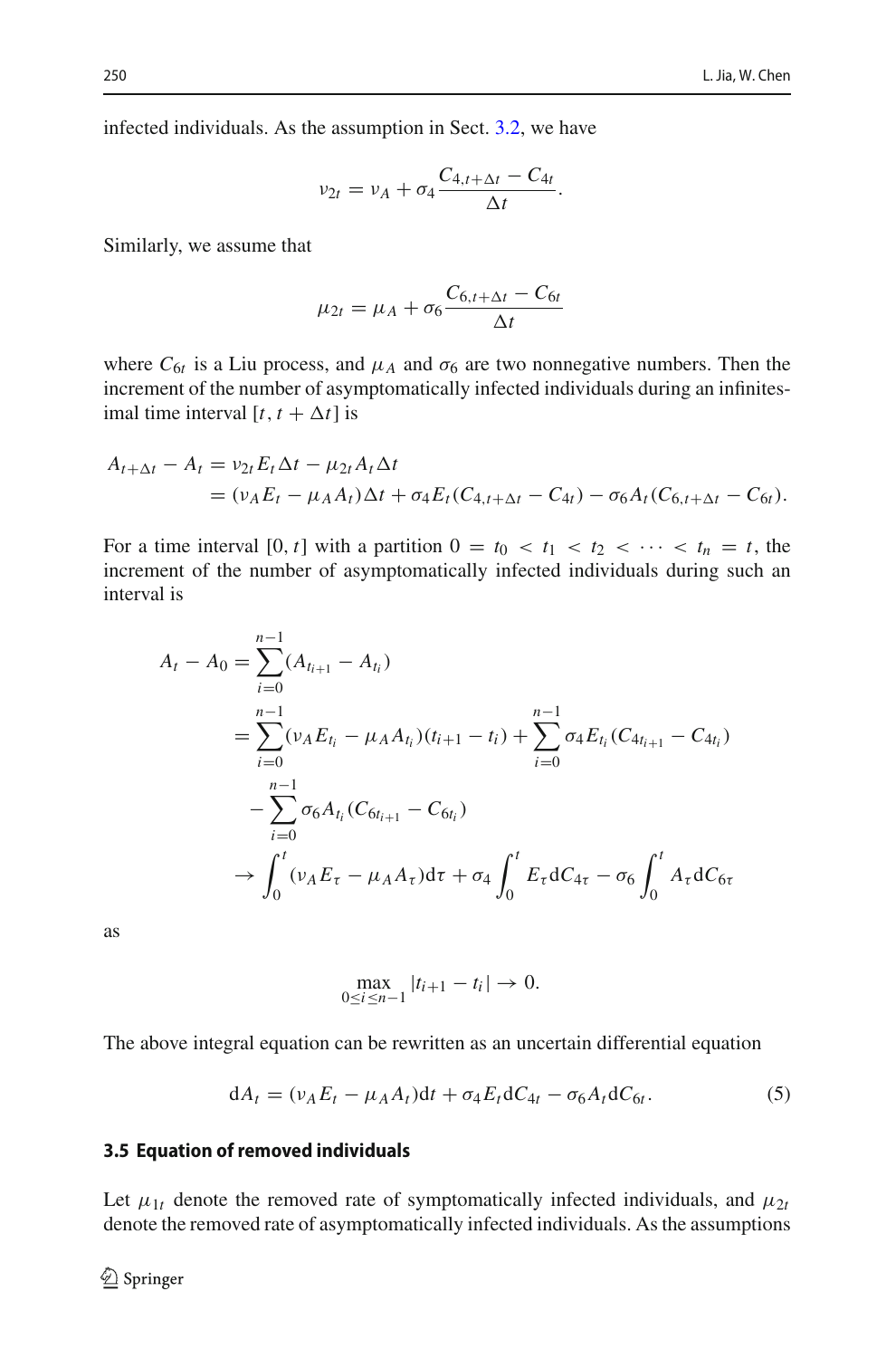in Sects. [3.3](#page-5-0) and [3.4,](#page-6-0) we have

$$
\mu_{1t} = \mu_I + \sigma_5 \frac{C_{5,t+\Delta t} - C_{5t}}{\Delta t}
$$

and

$$
\mu_{2t} = \mu_A + \sigma_6 \frac{C_{6,t+\Delta t} - C_{6t}}{\Delta t}.
$$

The increment of the number of removed individuals during an infinitesimal time interval  $[t, t + \Delta t]$  is

$$
R_{t+\Delta t} - R_t = \mu_{1t} I_t \Delta t + \mu_{2t} A_t \Delta t
$$
  
=  $(\mu_I I_t + \mu_A A_t) \Delta t + \sigma_5 I_t (C_{5,t+\Delta t} - C_{5t}) + \sigma_6 A_t (C_{6,t+\Delta t} - C_{6t}).$ 

For a time interval [0, *t*] with a partition  $0 = t_0 < t_1 < t_2 < \cdots < t_n = t$ , the increment of the number of removed individuals during such an interval is

$$
R_{t} - R_{0} = \sum_{i=0}^{n-1} (R_{t_{i+1}} - R_{t_{i}})
$$
  
= 
$$
\sum_{i=0}^{n-1} (\mu_{I} I_{t_{i}} + \mu_{A} A_{t_{i}}) (t_{i+1} - t_{i}) + \sum_{i=0}^{n-1} \sigma_{5} I_{t_{i}} (C_{5t_{i+1}} - C_{5t_{i}})
$$
  
+ 
$$
\sum_{i=0}^{n-1} \sigma_{6} A_{t_{i}} (C_{6t_{i+1}} - C_{6t_{i}})
$$
  

$$
\rightarrow \int_{0}^{t} (\mu_{I} I_{\tau} + \mu_{A} A_{\tau}) d\tau + \sigma_{5} \int_{0}^{t} I_{\tau} dC_{5\tau} + \sigma_{6} \int_{0}^{t} A_{\tau} dC_{6\tau}
$$

as

$$
\max_{0 \le i \le n-1} |t_{i+1} - t_i| \to 0.
$$

The above integral equation can be rewritten as an uncertain differential equation

$$
dR_t = (\mu_I I_t + \mu_A A_t)dt + \sigma_5 I_t dC_{5t} + \sigma_6 A_t dC_{6t}.
$$
\n
$$
(6)
$$

### **3.6 Uncertain SEIAR model**

Based on the equations in Sects. [3.1](#page-3-2)[–3.5,](#page-7-0) we propose the uncertain SEIAR model

<sup>2</sup> Springer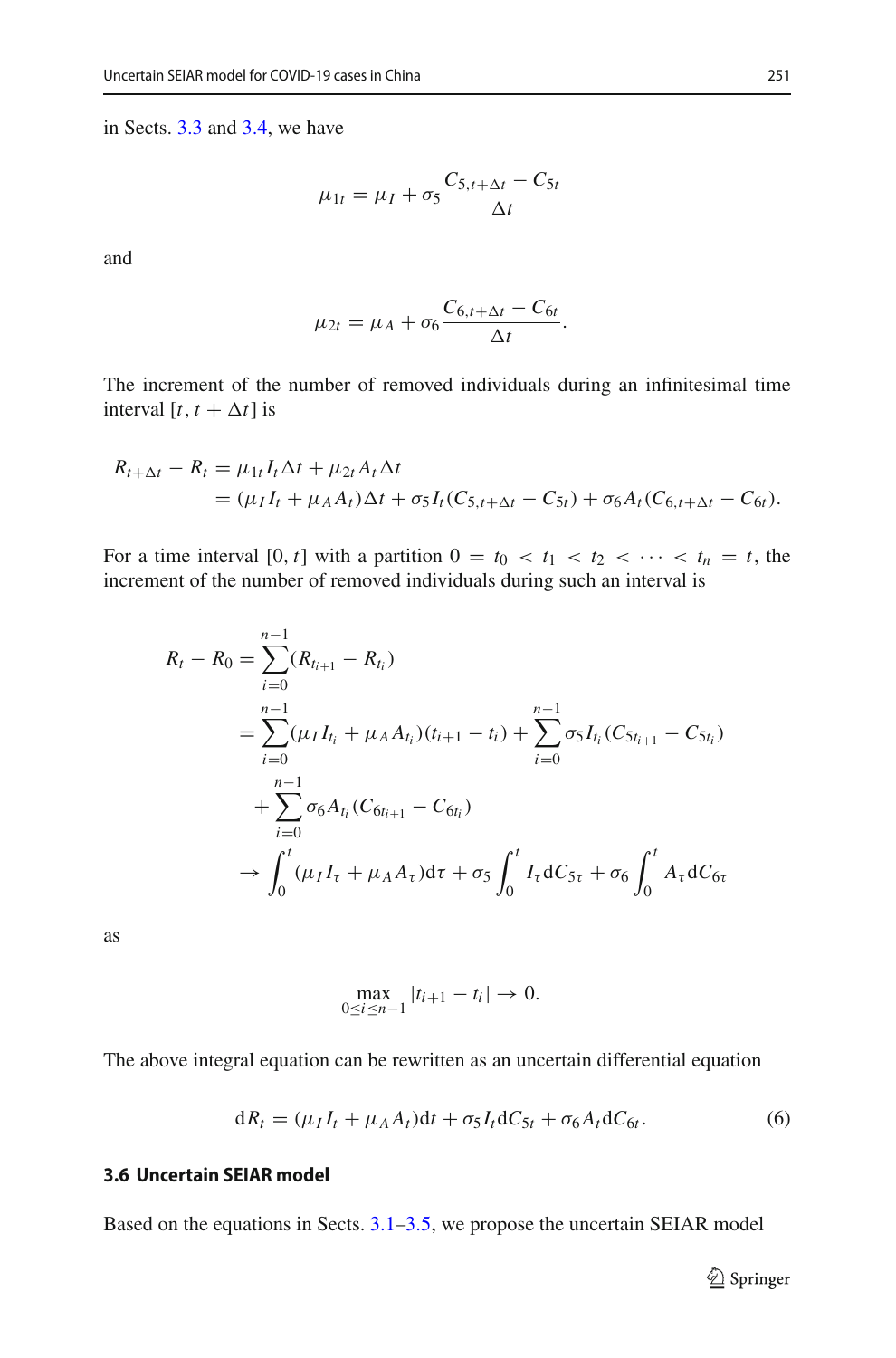<span id="page-9-1"></span>
$$
\begin{cases}\ndS_t = -(\beta_I S_t I_t + \beta_A S_t A_t)dt - \sigma_1 S_t I_t dC_{1t} - \sigma_2 S_t A_t dC_{2t} \ndE_t = (\beta_I S_t I_t + \beta_A S_t A_t - \nu_I E_t - \nu_A E_t)dt + \sigma_1 S_t I_t dC_{1t} \n+ \sigma_2 S_t A_t dC_{2t} - \sigma_3 E_t dC_{3t} - \sigma_4 E_t dC_{4t} \ndI_t = (\nu_I E_t - \mu_I I_t)dt + \sigma_3 E_t dC_{3t} - \sigma_5 I_t dC_{5t} \ndA_t = (\nu_A E_t - \mu_A A_t)dt + \sigma_4 E_t dC_{4t} - \sigma_6 A_t dC_{6t} \ndR_t = (\mu_I I_t + \mu_A A_t)dt + \sigma_5 I_t dC_{5t} + \sigma_6 A_t dC_{6t} \n\end{cases} (7)
$$

to describe an epidemic system with uncertain information, where  $S_t$ ,  $E_t$ ,  $I_t$ ,  $A_t$  and  $R_t$ denote the numbers of susceptible individuals, exposed individuals, symptomatically infected individuals, asymptomatically infected individuals, and removed individuals, respectively,  $C_{it}$ ,  $i = 1, 2, ..., 6$  are Liu processes,  $\beta_I$ ,  $\beta_A$ ,  $\nu_I$ ,  $\nu_A$ ,  $\mu_I$ ,  $\mu_A$  and  $\sigma_i$ ,  $i = 1, 2, \ldots, 6$  are some nonnegative numbers.

The uncertain SEIAR model [\(7\)](#page-9-1) degenerates to an uncertain SEIR model if the group of asymptomatically infected individuals is neglected. Setting  $A_t = 0$  and  $\nu_A = \sigma_4 = 0$  in the model [\(7\)](#page-9-1), we get the uncertain SEIR model

<span id="page-9-2"></span>
$$
\begin{cases}\ndS_t = -\beta_I S_t I_t dt - \sigma_1 S_t I_t dC_{1t} \\
dE_t = (\beta_I S_t I_t - \nu_I E_t) dt + \sigma_1 S_t I_t dC_{1t} - \sigma_3 E_t dC_{3t} \\
dI_t = (\nu_I E_t - \mu_I I_t) dt + \sigma_3 E_t dC_{3t} - \sigma_5 I_t dC_{5t} \\
dR_t = \mu_I I_t dt + \sigma_5 I_t dC_{5t}.\n\end{cases} \tag{8}
$$

Furthermore, the uncertain SEIR model [\(8\)](#page-9-2) degenerates to an uncertain SIR model if the group of exposed individuals is neglected. In this case, all the exposed individuals are regarded as infected individuals. Replacing  $\nu_l E_t dt + \sigma_3 E_t dC_{3t}$  with  $\beta_l S_t I_t dt +$  $\sigma_1 S_t I_t dC_{1t}$  in the model [\(8\)](#page-9-2), we get the uncertain SIR model

<span id="page-9-3"></span>
$$
\begin{cases}\ndS_t = -\beta_I S_t I_t dt - \sigma_1 S_t I_t dC_{1t} \\
dI_t = (\beta_I S_t I_t - \mu_I I_t) dt + \sigma_1 S_t I_t dC_{1t} - \sigma_5 I_t dC_{5t} \\
dR_t = \mu_I I_t dt + \sigma_5 I_t dC_{5t}.\n\end{cases} \tag{9}
$$

#### <span id="page-9-0"></span>**4 Parameter estimation with COVID-19 cases**

Based on the COVID-19 cases in Mainland China, we estimate the parameters in the uncertain epidemic models in this section. The focus of this research is on the number of active cases, so we perform the parameter estimation with respect to the uncertain SIR model for simplicity. Beside, we accept the following stipulation in order to further simplify the parameter estimation process.

Stipulation: The number of susceptible individuals is a constant that is 1.4 billion. According to National Bureau of Statistics of the People's Republic of China, the population of Mainland China is about 1.40005 billion, while the number of confirmed cases in mainland China is 82,052 as of April 11, 2020. Hence, we stipulate that the number of susceptible individuals is 1.4 billion for simplicity.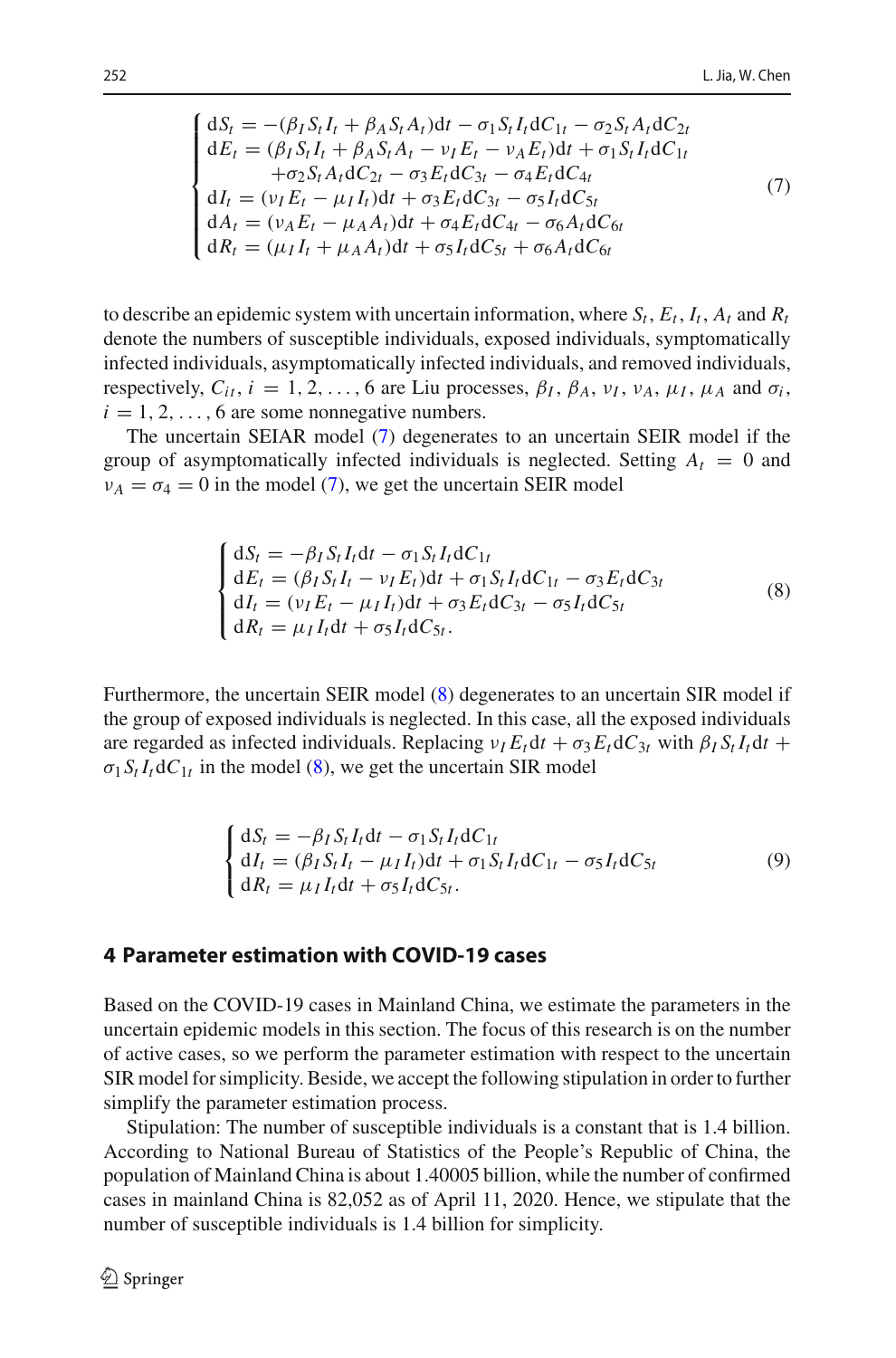Following the above stipulation, the uncertain SIR model [\(9\)](#page-9-3) is simplified to an IR model

<span id="page-10-0"></span>
$$
\begin{cases} dI_t = (\beta_I S_0 I_t - \mu_I I_t)dt + \sigma_1 S_0 I_t dC_{1t} - \sigma_5 I_t dC_{5t} \\ dR_t = \mu_I I_t dt + \sigma_5 I_t dC_{5t} \end{cases}
$$
(10)

where  $S_0 = 1.4$  billion is the number of susceptible individuals,  $I_t$  and  $R_t$  denote the numbers of symptomatically infected individuals and removed individuals, respectively,  $C_{1t}$  and  $C_{5t}$  are two Liu processes which are assumed to be independent for the purpose of parameter estimation, and  $β_I$ ,  $μ_I$ ,  $σ_I$  and  $σ_5$  are nonnegative parameters to be estimated.

The following parameter estimation process mainly follows the method of moments for uncertain differential equations by Yao and Li[u](#page-16-7) [\(2020\)](#page-16-7) and for multi-factor uncertain differential equations by Liu and Yan[g](#page-16-14) [\(2020\)](#page-16-14). Consider the equation of removed individuals

<span id="page-10-1"></span>
$$
dR_t = \mu_I I_t dt + \sigma_5 I_t dC_{5t} \tag{11}
$$

in the uncertain IR model [\(10\)](#page-10-0). A Euler difference scheme of the uncertain differential equation  $(11)$  is

$$
R_{t_{i+1}} - R_{t_i} = \mu_I I_{t_i} (t_{i+1} - t_i) + \sigma_5 I_{t_i} (C_{5t_{i+1}} - C_{5t_i})
$$

which can be rewritten as

$$
\frac{R_{t_{i+1}}-R_{t_i}-\mu_I I_{t_i}(t_{i+1}-t_i)}{\sigma_5 I_{t_i}(t_{i+1}-t_i)}=\frac{C_{5t_{i+1}}-C_{5t_i}}{t_{i+1}-t_i}.
$$

According to the definition of Liu process, the right expression

$$
\frac{C_{5t_{i+1}} - C_{5t_i}}{t_{i+1} - t_i}
$$

is a standard normal uncertain variable  $\mathcal{N}(0, 1)$ . Hence, when  $R_{t_i}$  and  $I_{t_i}$  are assigned the numbers of closed cases and active cases on the *i*-th day, respectively, the left expression

$$
\frac{R_{t_{i+1}} - R_{t_i} - \mu_I I_{t_i}(t_{i+1} - t_i)}{\sigma_5 I_{t_i}(t_{i+1} - t_i)}
$$

can be regarded as samples of a standard normal uncertain variable  $\mathcal{N}(0, 1)$ . Note that the first and second moments of a standard normal uncertain variable  $\mathcal{N}(0, 1)$ are 0 and 1, respectively. The estimates  $\mu_I^*$  and  $\sigma_S^*$  of  $\mu_i$  and  $\sigma_S$  solve the system of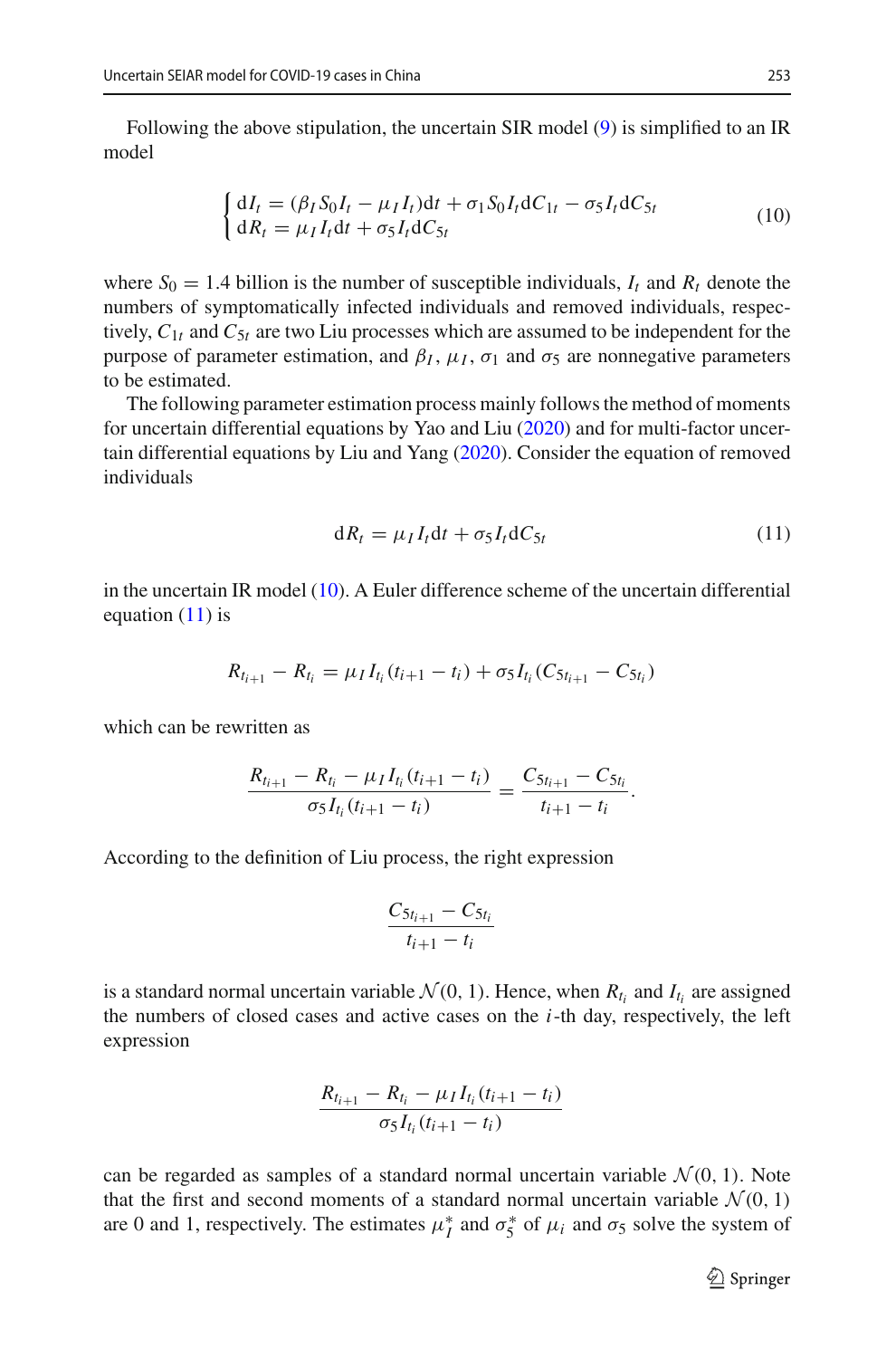equations

$$
\begin{cases}\n\frac{1}{n-1}\sum_{i=1}^{n-1}\frac{R_{t_{i+1}}-R_{t_i}-\mu_I I_{t_i}(t_{i+1}-t_i)}{\sigma_5 I_{t_i}(t_{i+1}-t_i)}=0\\ \n\frac{1}{n-1}\sum_{i=1}^{n-1}\left(\frac{R_{t_{i+1}}-R_{t_i}-\mu_I I_{t_i}(t_{i+1}-t_i)}{\sigma_5 I_{t_i}(t_{i+1}-t_i)}\right)^2=1.\n\end{cases}
$$

That is,

<span id="page-11-0"></span>
$$
\mu_I^* = \frac{1}{n-1} \sum_{i=1}^{n-1} \frac{R_{t_{i+1}} - R_{t_i}}{I_{t_i}(t_{i+1} - t_i)},
$$
\n(12)

$$
\sigma_5^* = \left(\frac{1}{n-1} \sum_{i=1}^{n-1} \left( \frac{R_{t_{i+1}} - R_{t_i}}{I_{t_i}(t_{i+1} - t_i)} - \mu_I^* \right)^2 \right)^{1/2}.
$$
 (13)

Now consider the equation of symptomatically infected individuals

$$
dI_t = (\beta_I S_0 I_t - \mu_I I_t) dt + \sigma_1 S_0 I_t dC_{1t} - \sigma_5 I_t dC_{5t}
$$

in the uncertain IR model [\(10\)](#page-10-0). Substituting  $\mu_I$  and  $\sigma_5$  with  $\mu_I^*$  and  $\sigma_5^*$  that have been determined in Eqs. [\(12\)](#page-11-0) and [\(13\)](#page-11-0), we get

<span id="page-11-1"></span>
$$
dI_t = (\beta_I S_0 I_t - \mu_I^* I_t) dt + \sigma_1 S_0 I_t dC_{1t} - \sigma_5^* I_t dC_{5t}.
$$
 (14)

A Euler difference scheme of the uncertain differential equation [\(14\)](#page-11-1) is

$$
I_{t_{i+1}} - I_{t_i} = (\beta_I S_0 I_{t_i} - \mu_I^* I_{t_i})(t_{i+1} - t_i) + \sigma_1 S_0 I_{t_i} (C_{1t_{i+1}} - C_{1t_i})
$$
  

$$
- \sigma_5^* I_{t_i} (C_{5t_{i+1}} - C_{5t_i})
$$

which can be rewritten as

$$
\frac{I_{t_{i+1}} - I_{t_i} - (\beta_I S_0 I_{t_i} - \mu_I^* I_{t_i})(t_{i+1} - t_i)}{(\sigma_1 S_0 I_{t_i} + \sigma_5^* I_{t_i})(t_{i+1} - t_i)} = \frac{\sigma_1 S_0 I_{t_i}}{\sigma_1 S_0 I_{t_i} + \sigma_5^* I_{t_i}}
$$
\n
$$
\frac{C_{1t_{i+1}} - C_{1t_i}}{t_{i+1} - t_i} - \frac{\sigma_5^* I_{t_i}}{\sigma_1 S_0 I_{t_i} + \sigma_5^* I_{t_i}} \frac{C_{5t_{i+1}} - C_{5t_i}}{t_{i+1} - t_i}.
$$

It follows from the independence and definition of Liu processes  $C_{1t}$  and  $C_{5t}$  that

$$
\frac{C_{1t_{i+1}} - C_{1t_i}}{t_{i+1} - t_i}
$$

and

$$
\frac{C_{5t_{i+1}} - C_{5t_i}}{t_{i+1} - t_i}
$$

 $\hat{2}$  Springer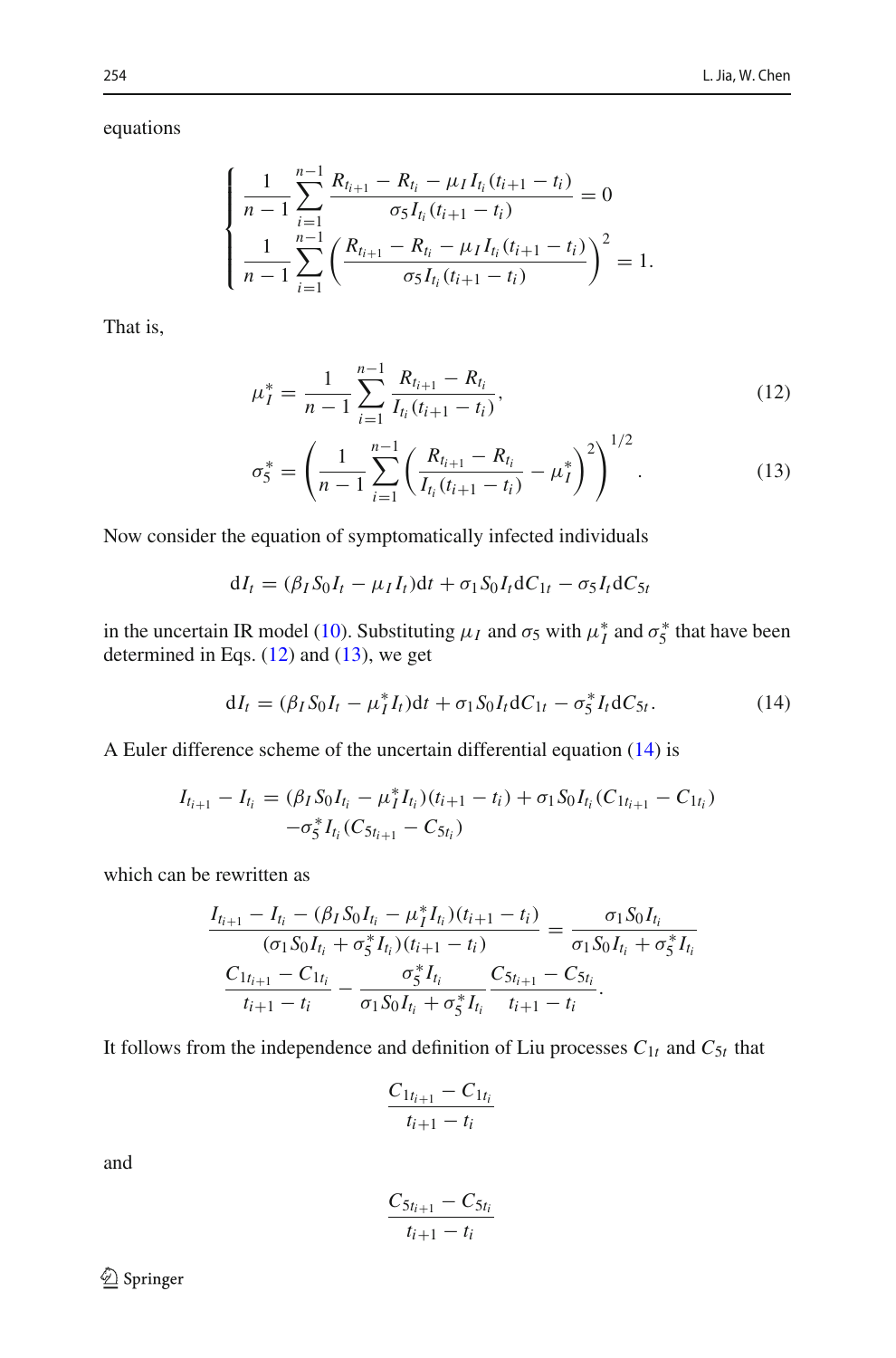<span id="page-12-0"></span>**Table 1** Numbers of active cases of COVID-19 in mainland China from February 12 to April 11, 2020. *Source* COVID-19 Cases Reports by the National Health Commission of the People's Republic of China National Health Commission of the People's Republic of Chin[a](#page-16-16) [\(2020](#page-16-16))

| 52,526 | 55,748 | 56,873 | 57.416 | 57.934 | 58,016 | 57,805 | 56,303 | 54,965 | 53,284 |
|--------|--------|--------|--------|--------|--------|--------|--------|--------|--------|
| 51,606 | 49.824 | 47,672 | 45,604 | 43.258 | 39.919 | 37.414 | 35,329 | 32,652 | 30,004 |
| 27.433 | 25.352 | 23.784 | 22,177 | 20.533 | 19.016 | 17.721 | 16.145 | 14.831 | 13,526 |
| 12,094 | 10.734 | 9898   | 8976   | 8056   | 7263   | 6569   | 6013   | 5549   | 5120   |
| 4735   | 4287   | 3947   | 3460   | 3128   | 2691   | 2396   | 2161   | 2004   | 1863   |
| 1727   | 1562   | 1376   | 1299   | 1242   | 1190   | 1160   | 1116   | 1089   | 1138   |
|        |        |        |        |        |        |        |        |        |        |

are independent standard normal uncertain variables with a common uncertainty distribution  $\mathcal{N}(0, 1)$ . Then according to the operational law of uncertain variables, we have

$$
\frac{\sigma_1 S_0 I_{t_i}}{\sigma_1 S_0 I_{t_i} + \sigma_5^* I_{t_i}} \frac{C_{1t_{i+1}} - C_{1t_i}}{t_{i+1} - t_i} - \frac{\sigma_5^* I_{t_i}}{\sigma_1 S_0 I_{t_i} + \sigma_5^* I_{t_i}} \frac{C_{5t_{i+1}} - C_{5t_i}}{t_{i+1} - t_i} \n\sim \mathcal{N}\left(0, \frac{\sigma_1 S_0 I_{t_i}}{\sigma_1 S_0 I_{t_i} + \sigma_5^* I_{t_i}} + \frac{\sigma_5^* I_{t_i}}{\sigma_1 S_0 I_{t_i} + \sigma_5^* I_{t_i}}\right) = \mathcal{N}(0, 1).
$$

Hence, when  $I_{t_i}$  are assigned the numbers of active cases on the *i*-th day, the left expression

$$
\frac{I_{t_{i+1}} - I_{t_i} - (\beta_I S_0 I_{t_i} - \mu_I^* I_{t_i})(t_{i+1} - t_i)}{(\sigma_1 S_0 I_{t_i} + \sigma_S^* I_{t_i})(t_{i+1} - t_i)}
$$

can be regarded as samples of a standard normal uncertain variable  $\mathcal{N}(0, 1)$ . Then by means of the method of moments, the estimates  $\beta_I^*$  and  $\sigma_I^*$  of  $\beta_I$  and  $\sigma_I$  solve the system of equations

$$
\begin{cases}\n\frac{1}{n-1} \sum_{i=1}^{n-1} \frac{I_{t_{i+1}} - I_{t_i} - (\beta_I S_0 I_{t_i} - \mu_I^* I_{t_i})(t_{i+1} - t_i)}{(\sigma_1 S_0 I_{t_i} + \sigma_5^* I_{t_i})(t_{i+1} - t_i)} = 0 \\
\frac{1}{n-1} \sum_{i=1}^{n-1} \left( \frac{I_{t_{i+1}} - I_{t_i} - (\beta_I S_0 I_{t_i} - \mu_I^* I_{t_i})(t_{i+1} - t_i)}{(\sigma_1 S_0 I_{t_i} + \sigma_5^* I_{t_i})(t_{i+1} - t_i)} \right)^2 = 1.\n\end{cases}
$$

That is,

<span id="page-12-1"></span>
$$
\beta_I^* = \frac{1}{S_0} \left( \frac{1}{n-1} \sum_{i=1}^{n-1} \frac{I_{t_{i+1}} - I_{t_i}}{I_{t_i}(t_{i+1} - t_i)} + \mu_I^* \right), \tag{15}
$$

$$
\sigma_1^* = \frac{1}{S_0} \left( \left( \frac{1}{n-1} \sum_{i=1}^{n-1} \left( \frac{I_{t_{i+1}} - I_{t_i}}{I_{t_i}(t_{i+1} - t_i)} - (\beta_I^* S_0 - \mu_I^*) \right)^2 \right)^{1/2} - \sigma_5^* \right). \tag{16}
$$

Now, we estimate the parameters  $\beta_I$ ,  $\sigma_1$ ,  $\mu_I$  and  $\sigma_5$  in the uncertain IR model [\(10\)](#page-10-0) based on the numbers of active cases (Table [1\)](#page-12-0) and closed cases (Table [2\)](#page-13-1) in

<sup>2</sup> Springer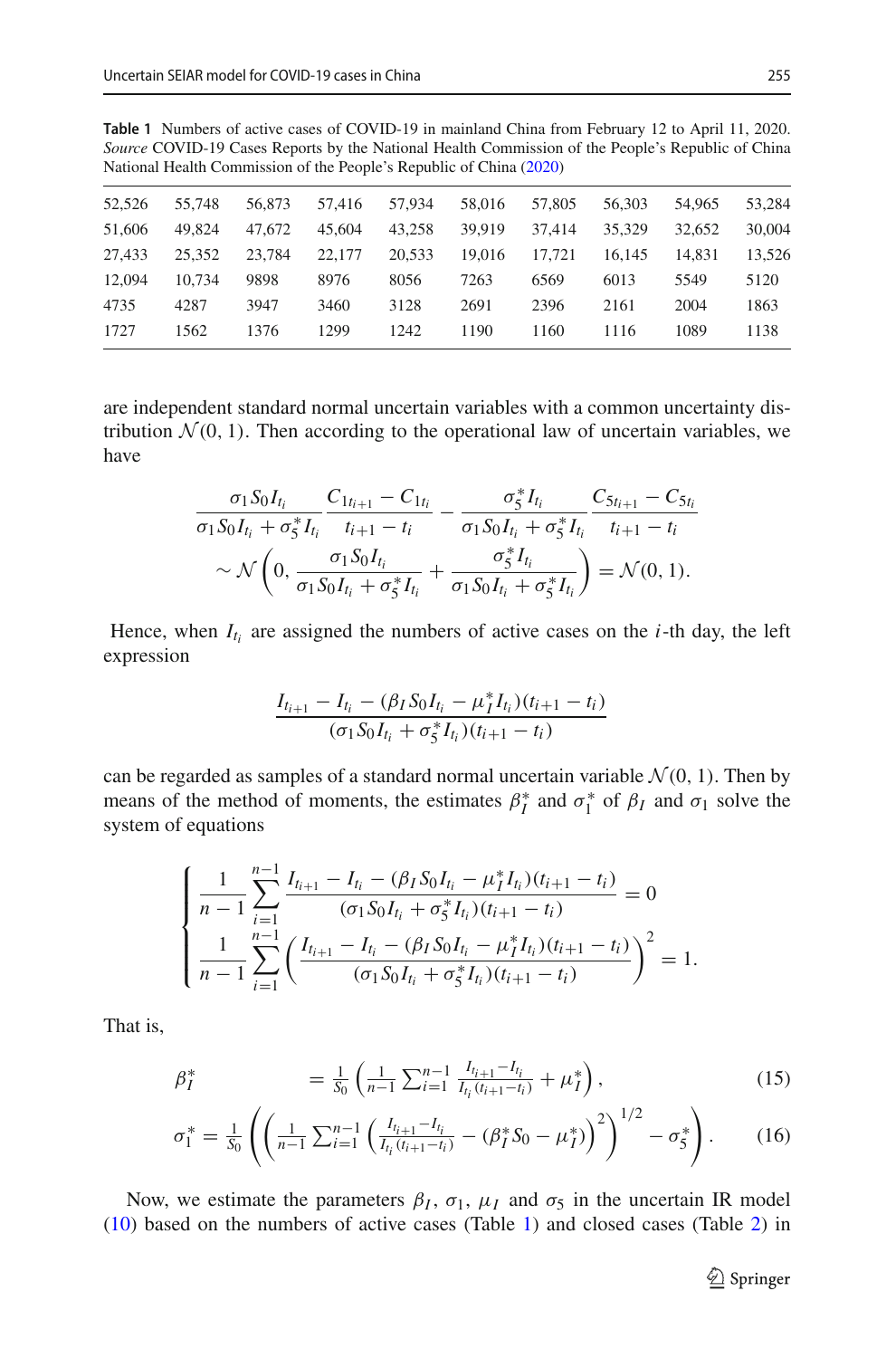| $\alpha$ real real commission of the People's Republic of China (2020) |        |        |        |        |        |        |        |        |        |  |
|------------------------------------------------------------------------|--------|--------|--------|--------|--------|--------|--------|--------|--------|--|
| 7278                                                                   | 8103   | 9619   | 11.084 | 12.614 | 14.420 | 16.380 | 18.273 | 20,500 | 23,004 |  |
| 25,330                                                                 | 27.326 | 29.986 | 32,460 | 35.239 | 38,905 | 41.837 | 44,495 | 47.374 | 50,147 |  |
| 52,837                                                                 | 55,057 | 56,768 | 58,474 | 60.162 | 61.719 | 63,033 | 64.633 | 65,962 | 67,287 |  |
| 68,730                                                                 | 70.110 | 70,962 | 71.905 | 72.838 | 73,665 | 74.398 | 74.995 | 75.505 | 75,973 |  |
| 76,436                                                                 | 76.931 | 77.338 | 77.880 | 78.266 | 78,748 | 79,074 | 79.357 | 79.550 | 79.726 |  |
| 79.893                                                                 | 80,077 | 80,293 | 80,409 | 80.498 | 80.612 | 80,705 | 80.791 | 80.864 | 80,914 |  |

<span id="page-13-1"></span>**Table 2** Numbers of closed cases of COVID-19 in mainland China from February 12 to April 11, 2020. *Source* COVID-19 Cases Reports by the National Health Commission of the People's Republic of China National Health Commission of the People's Republic of Chin[a](#page-16-16) [\(2020](#page-16-16))

Mainland China from February 12 to April 11, 2020, which are released in the COVID-19 cases reports by National Health Commission of the People's Republic of China National Health Commission of the People's Republic of Chin[a](#page-16-16) [\(2020](#page-16-16)). Details about the computation procedure are given as below.

*Step 1* Set  $S_0 = 1.4 \times 10^9$  and  $n = 60$ .

- *Step 2* Set February 12 as the first day, February 13 as the second day, and so forth. That is,  $t_i = i$ , and  $I_{t_i}$  and  $R_{t_i}$  are the *i*-th numbers in Tables [1](#page-12-0) and [2,](#page-13-1) respectively, for  $i = 1, 2, \dots, 60$ . For example,  $I_{t_3} = 56873$  and  $R_{t_5} =$ 12614.
- *Step 3* Compute  $\mu_I^*$  based on Eq. [\(12\)](#page-11-0).
- *Step 4* Compute  $\sigma_5^*$  based on Eq. [\(13\)](#page-11-0).
- *Step 5* Compute  $\beta_{I}^{*}$  based on Eq. [\(15\)](#page-12-1).
- *Step 6* Compute  $\sigma_1^*$  based on Eq. [\(16\)](#page-12-1).

Following the above procedure, we get the estimates of the parameters  $\beta_I$ ,  $\sigma_1$ ,  $\mu_I$ and  $\sigma_5$  in the uncertain IR model [\(10\)](#page-10-0) that are

$$
\beta_I^* = 1.1745 \times 10^{-11}, \quad \sigma_1^* = 7.7866 \times 10^{-12}, \quad \mu_I^* = 0.0785, \quad \sigma_5^* = 0.0296.
$$

Hence, the uncertain IR model for COVID-19 in Mainland China from February 12 to April 11, 2020 is

$$
\begin{cases} dI_t = -0.0620 \cdot I_t dt + 0.0109 \cdot I_t dC_{1t} - 0.0296 \cdot I_t dC_{5t} \\ dR_t = 0.0785 \cdot I_t dt + 0.0296 \cdot I_t dC_{5t} .\end{cases}
$$
(17)

## <span id="page-13-0"></span>**5 Prediction of the confirmed cases**

Based on the uncertain IR model [\(10\)](#page-10-0) with the estimated parameters, we predict the possible numbers of active cases  $(I_t)$  in this section.

Consider the equation of symptomatically infected individuals

$$
dI_t = (\beta_I^* S_0 I_t - \mu_I^* I_t) dt + \sigma_1^* S_0 I_t dC_{1t} - \sigma_5^* I_t dC_{5t}
$$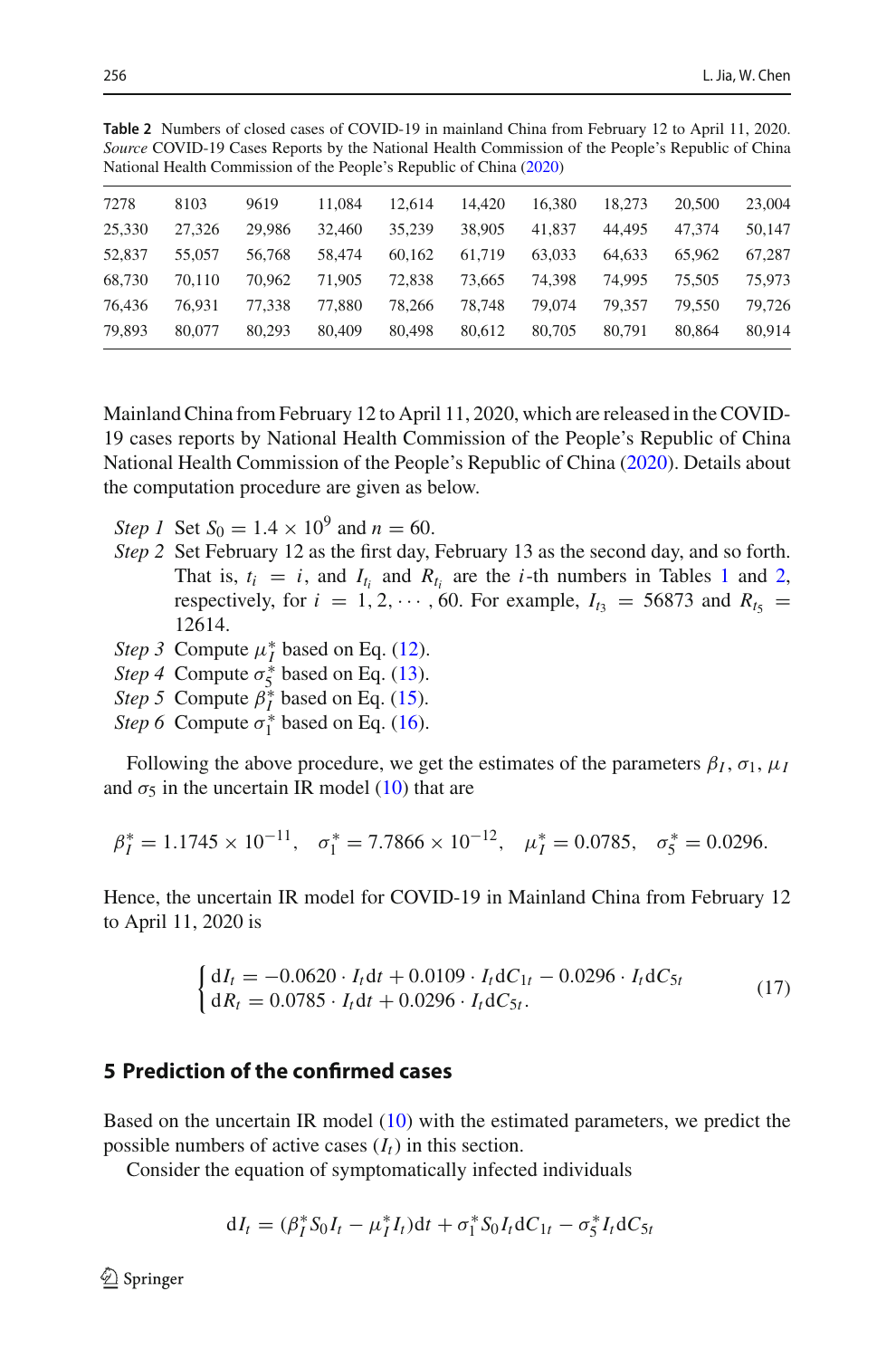which has a solution

$$
I_t = I_0 \exp \left( (\beta_I^* S_0 - \mu_I^*) t + \sigma_1^* S_0 C_{1t} - \sigma_5^* C_{5t} \right).
$$

Please note that its uncertainty distribution is

$$
\Phi_t(x) = \mathcal{M}\{I_t \le x\} = \mathcal{M}\left\{\sigma_1^* S_0 C_{1t} - \sigma_5^* C_{5t} \le \ln x - (\beta_I^* S_0 - \mu_I^*) t - \ln I_0\right\}.
$$

Since  $C_{1t}$  and  $C_{5t}$  are independent Liu processes with a common uncertainty distribution  $\mathcal{N}(0, t)$ , we have

<span id="page-14-1"></span>
$$
\Phi_t(x) = \left(1 + \exp\left(\frac{\pi((\beta_I^* S_0 - \mu_I^*)t + \ln I_0 - \ln x)}{\sqrt{3}(\sigma_1^* S_0 + \sigma_5^*)t}\right)\right)^{-1}.\tag{18}
$$

A prediction interval of possible numbers that  $I_t$  may take at the time  $s$  with a confidence  $\alpha$  is  $[i_L, i_U]$  where  $(i_L, i_U)$  is the optimal solution of the optimization problem

<span id="page-14-0"></span>
$$
\begin{cases}\n\min_{i_L, i_U} i_U - i_L \\
\text{subject to:} \\
\Phi_s(i_U) - \Phi_s(i_L) \ge \alpha \\
i_L \text{ and } i_U \text{ are positive integers.} \n\end{cases}
$$
\n(19)

Below are the details about the procedure to compute the prediction interval of active cases numbers based on the optimization model [\(19\)](#page-14-0). For simplicity, we take the computation of prediction interval with confidence  $\alpha = 0.95$  on April 15 as an example.

*Step 1* Set April 11, 2020 as the initial day, and set  $I_0 = 1138$  in Eq. [\(18\)](#page-14-1) which is the number of active cases on April 11, 2020. Then for April 15, i.e., the fourth day from the initial day, we have  $t = 4$ .

*Step 2* Set

$$
\beta_I^* = 1.1745 \times 10^{-11}, \quad \sigma_1^* = 7.7866 \times 10^{-12}, \quad \mu_I^* = 0.0785, \quad \sigma_5^* = 0.0296
$$

in Eq. [\(18\)](#page-14-1) which have already been obtained in Sect. [3](#page-3-0) based on the numbers of active cases and closed cases in Mainland China from February 12 to April 11, 2020. Then we get

$$
\Phi_4(x) = \left(1 + \exp\left(\frac{\pi}{\sqrt{3}} \cdot \frac{6.7889 - \ln x}{0.1619}\right)\right)^{-1}.
$$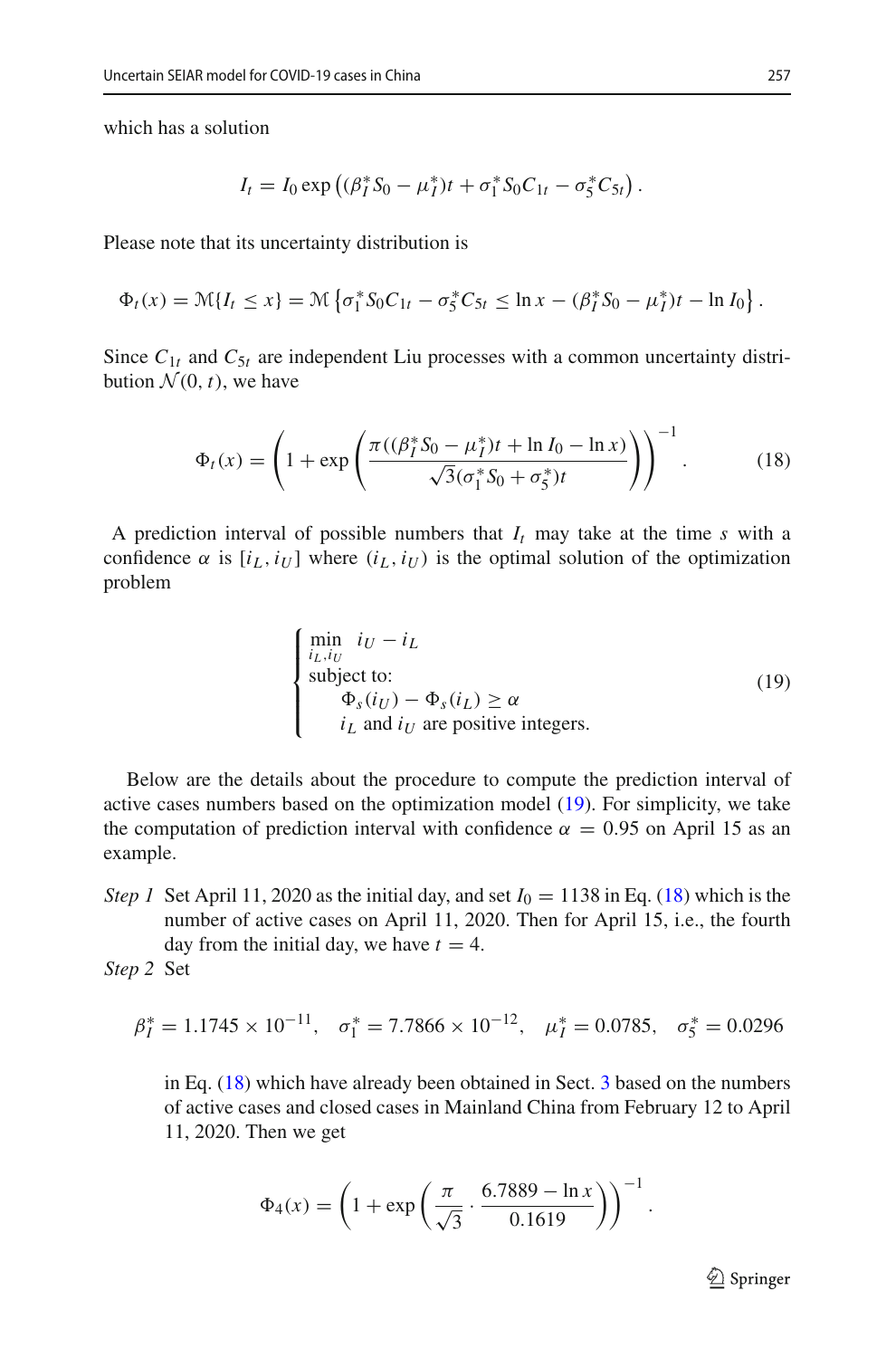*Step 3* Set  $\alpha = 0.95$ , and solve the optimization problem

$$
\begin{cases}\n\min_{x_1 > 0, x_2 > 0} x_2 - x_1 \\
\text{subject to:} \\
\Phi_4(x_2) - \Phi_4(x_1) \ge \alpha\n\end{cases}
$$

by using the function "fmincon" in Matlab toolbox. The optimal solution is  $(x_1, x_2) = (617.6, 1199.6).$ 

*Step 4* Noting that  $i_L$  and  $i_U$  are positive integers in the optimization problem [\(19\)](#page-14-0), we have  $i_L = 617$  and  $i_U = 1200$  as  $\Phi_4(1200) - \Phi_4(618) < 0.95$  and  $\Phi_4(1199) - \Phi_4(617) < 0.95$ .

Hence, with 95% confidence, the number of active cases on April 15 will be no greater than 1200 and no less than 617.

#### <span id="page-15-8"></span>**6 Conclusion**

By means of uncertain differential equations, an uncertain SEIAR model was derived to describe the spread of an epidemic. Specifically, with the COVID-19 cases data released by the National Health Commission of the People's Republic of China, the parameters in an uncertain epidemic model were estimated by following the method of moments. Furthermore, a method to predict the numbers of active cases was presented. Further research may consider the influence of vaccination to susceptible individuals, and design efficient vaccination strategies based on the uncertain SEIAR model.

**Acknowledgements** This research was supported by the Project of High-level Teachers in Beijing Municipal Universities in the Period of 13th Five-year Plan (No. CIT&TCD20190338), the Humanity and Social Science Foundation of Ministry of Education of China (No. 19YJAZH005), the Young Academic Innovation Team of Capital University of Economics and Business (No. QNTD202002), and the special fund of basic scientific research business fees of Beijing Municipal University of Capital University of Economics and Business (No. XRZ2020016).

## **References**

- <span id="page-15-2"></span>Artalejo, J. R., Economou, A., & Lopez-Herrero, M. J. (2015). The stochastic SEIR model before extinction: Computational approaches. *Applied Mathematics and Computation*, *265*, 1026–1043.
- <span id="page-15-3"></span>Chen, X., & Liu, B. (2010). Existence and uniqueness theorem for uncertain differential equations. *Fuzzy Optimization and Decision Making*, *9*(1), 69–81.
- <span id="page-15-5"></span>Chen, X., & Gao, J. (2013). Uncertain term structure model of interest rate. *Soft Computing*, *17*(4), 597–604.
- <span id="page-15-7"></span>Fang, J., Li, Z., Yang, F., & Zhou, M. (2018). Solution and  $\alpha$ -path of uncertain SIS epidemic model with standard incidence and demography. *Journal of Intelligent & Fuzzy Systems*, *35*(1), 927–935.
- <span id="page-15-4"></span>Gao, R. (2016). Milne method for solving uncertain differential equations. *Applied Mathematics and Computation*, *274*, 774–785.
- <span id="page-15-0"></span>Gray, A., Greenhalgh, D., Hu, L., Mao, X., & Pan, J. (2011). A stochastic differential equation SIS epidemic model. *SIAM Journal on Applied Mathematics*, *71*(3), 876–902.
- <span id="page-15-1"></span>Ji, C., Jiang, D., & Shi, N. (2012). The behavior of an SIR epidemic model with stochastic perturbation. *Stochastic Analysis and Applications*, *30*(5), 755–773.
- <span id="page-15-6"></span>Li, Z., Sheng, Y., Teng, Z., & Miao, H. (2017). An uncertain differential equation for SIS epidemic model. *Journal of Intelligent & Fuzzy Systems*, *33*(4), 2317–2327.